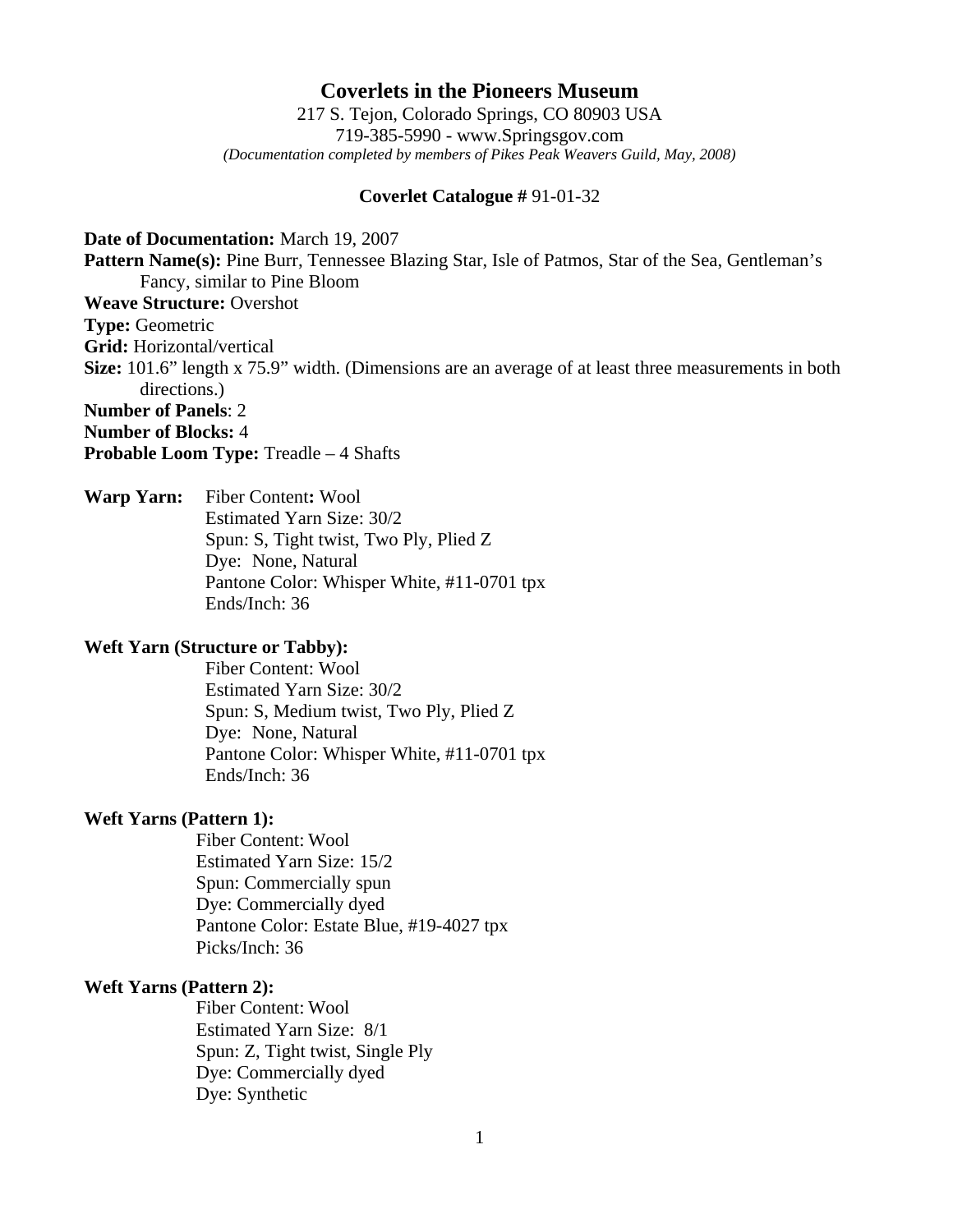Pantone Color: Real Teal, #18-4018 tpx Picks/Inch: 36

# **Weft Yarns (Pattern 3):**

 Fiber Content: Wool Estimated Yarn Size: 6/1 Spun: Z, Medium twist, Single Ply Dye: Commercially dyed Pantone Color: Adriatic Blue, #17-4320 tpx Picks/Inch: 36

**Edge:** Top & Bottom Hemmed

- **Border:** Integrated, same motif all four sides
- **Weaving:** Pattern squared: Yes Borders mitered: No Threading errors: No Treadling errors: No Even beat: Yes Panels match: Yes, hand sewn

**Condition:** Excellent, shows some wear with a few holes. A few holes have been mended.

**Date Received by museum:** February 4, 1991, Gift **Donor:** Mrs. W.B. Keese **Street Address:** 1700 Stardust Dr. **City:** Colorado Springs **State:** Colorado 80906 **County:** El Paso

**Museum Note:** (includes history prior to museum ownership and other information in museum files):

 "Handmade, has one stain. Her mother won it in a junior league raffle as an antique." Condition very good, 152 length x 76 width, wool" "Coverlet, wool, blue & white; design alternating dark blue, white, light blue, dark blue, white dark blue & white plaid"

### **Museum History: Storage:** V-4

#### **For further information on the weaver or coverlets with similar motifs or design features see:**

 Bress, H. *The Coverlet Book*, Vol 1. Gaithersburg, MD: Flower Valley. 2003. ISBN 1-886388-52- 0. p. 165, T162, Diagram D145.

 Burnham, H.B. & Burnham, D. K. '*Keep Me Warm One Night*:' *Early Handweaving in Eastern Canada*. Toronto: University of Toronto Press. 1972. ISBN 0-8020-1896-3. pp. 256-257.